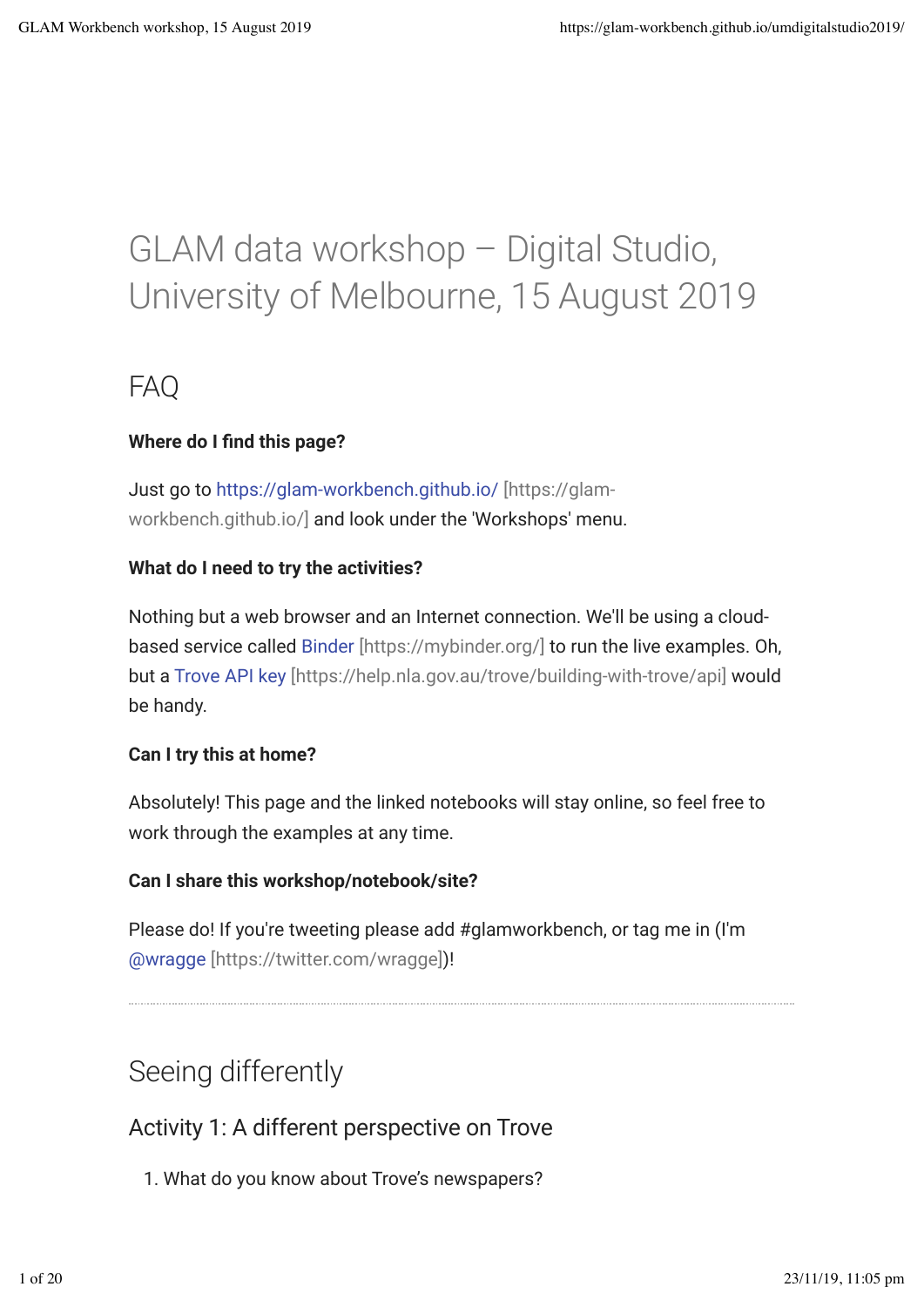- 2. Open up the Newspapers home page [https://trove.nla.gov.au/newspaper  $/?q=$ ].
- 3. Search for something you're interested in.
- 4. What do we know about that search? What's in the results? How do they change over time? What's missing?
- 5. Go to QueryPic Deconstructed [https://mybinder.org/v2/gh/GLAM-Workbench/trove-newspapers /master?urlpath=%2Fapps%2FQueryPic\_deconstructed.ipynb]. (It might take a little while to load  $-$  just be patient!)
- 6. Enter your Trove API key.
- 7. Enter the same search term in the box and click **Add query**.
- 8. Click **Create chart**.
- 9. What do you see? Anything interesting or unexpected?
- 10. Try entering multiple search terms. (Just hit **Add query** to add each term or **Clear all** to start again.)
- 11. What has changed from the standard search interface? How might you use this in your own research?

# Collections as data

We already use GLAM collections in our research, why would we want to access and analyse GLAM data directly? Why would we want collections as data [https://collectionsasdata.github.io/]?

- Shift scales zoom in and out, see your searches in a range of contexts
- Find patterns look for shifts in language, the impact of events or policies, changes over time and space
- $\bullet$  Extract features find people, places, and events
- $\bullet$  Make connections build contexts, identify gaps and overlaps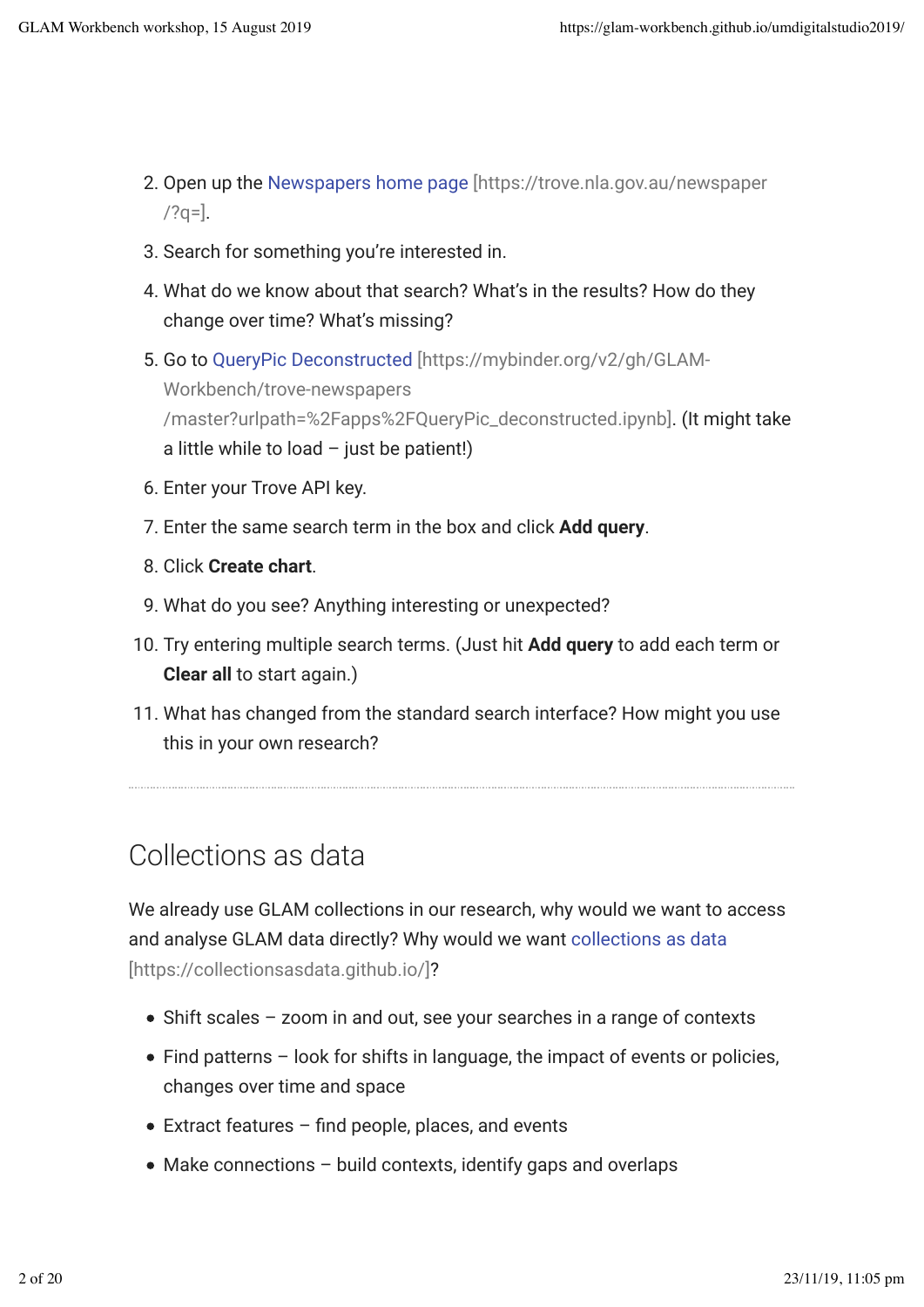To help people explore these sorts of possibilities, I've been assembling examples based on the collections of a variety of GLAM institutions. The GLAM Workbench [https://glam-workbench.github.io/] is not about specific tools or technologies, it's about introducing opportunities for seeing GLAM collections differently. It's a collection of examples for you to use, change, and hopefully learn from.

The GLAM Workbench makes heavy use of Jupyter [https://jupyter.org/] notebooks. Jupyter is a web-based framework that lets you create and share 'computational narratives' – web pages that blend live code with text, images, examples and more. They break down the distinction between tool and tutorial, enabling you to undertake useful tasks while learning about what's going on underneath the hood.

Tim Sherratt: A GLAM data workbench for reluctant resear…

Here's a 7 minute intro to the GLAM Workbench…

And here's a slightly longer discussion [https://vimeo.com/350981680] of some of the possibilities of working with collections as data…

But what is GLAM data?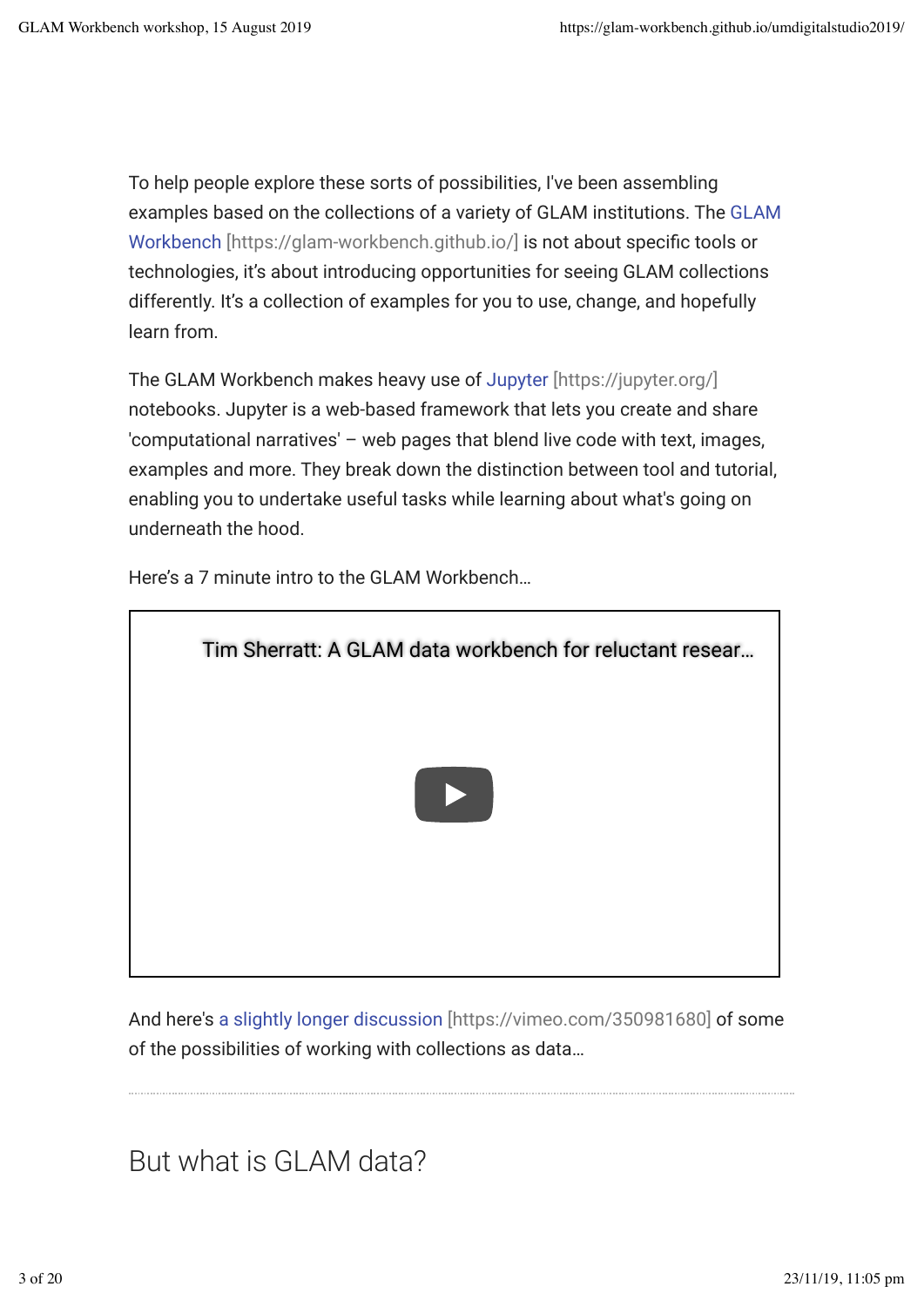GLAM data can take many forms and have a range of characteristics. It's not just a matter of the content of the data, but also how it's controlled, structured, and shared that affects what we can do with it. Working with GLAM data means constantly grappling with questions of access and usability.

Here are a few categories of GLAM data you might meet. There are lots of overlaps between these categories, but it's a place to start.

- Metadata (not content)
- Structured text / data
- Unstructured text
- Images
- Derived data
- User generated data
- Activity data
- Born digital data

## Metadata

Data about data! In regards to GLAM collections we're probably talking about the sorts of descriptive information you might find in a catalogue or collection database rather than the digitised objects themselves.

### **Examples:**

 $\bullet$  Closed Access [http://closedaccess.herokuapp.com/] - What files in the National Archives of Australia are closed to public access? What can we know about what we're not allowed to see? You can harvest your own dataset using this notebook [https://nbviewer.jupyter.org/github/GLAM-Workbench/recordsearch/blob/master/harvest\_closed\_files.ipynb]. Datasets from 2017 [https://doi.org/10.6084/m9.figshare.5900125.v1], 2016 [https://doi.org/10.6084/m9.figshare.4530851.v1], and 2015 [https://doi.org /10.6084/m9.figshare.2060052.v1] are available on Figshare.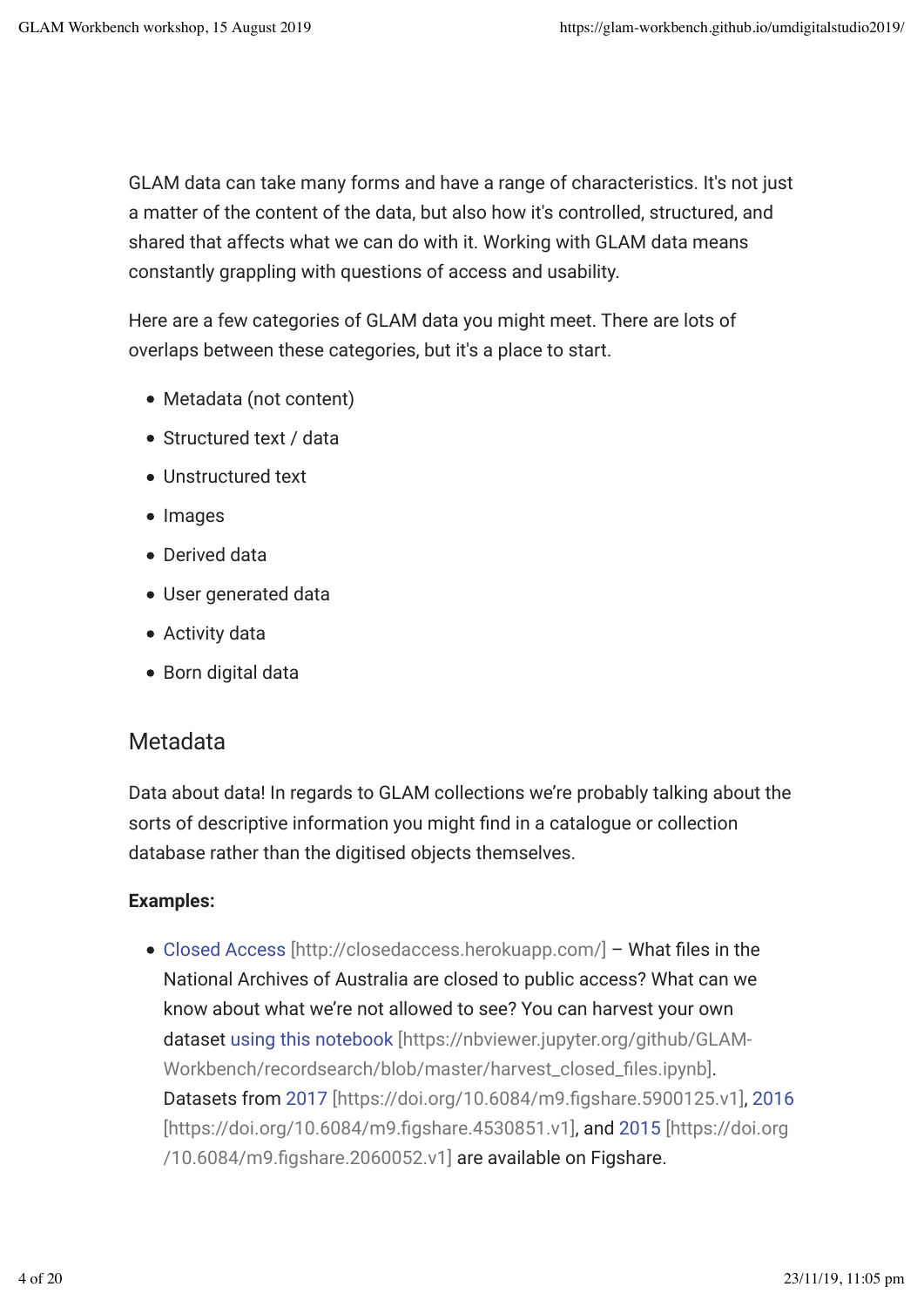Exploring digitised maps in Trove [https://nbviewer.jupyter.org/github /GLAM-Workbench/trove-maps/blob/master/Exploring-digitisedmaps.ipynb] – I knew the NLA had been had been creating a lot of high-res digital version of historic maps. But how many, and how big?

## Structured data or text

Think data with rows and columns, the sort of thing you might open with a spreadsheet program; although you might also find more complex GLAM data as XML or JSON. The main thing is that the data is organised into fields. This should enable us to do things with the data in those fields. If a field contains dates, for example, we could chart them over time, or extract the years. We sometimes also call this sort of data 'machine readable'. Of course this assumes that the data has been formatted consistently, and as anyone who works with GLAM data will tell you, this is a dangerous assumption to make...

### **Examples:**

- Here's more than 900 GLAM datasets (!) [https://glam-workbench.github.io /glam-data-portals/] harvested from government data portals. Here's a big, human-readable list [https://github.com/GLAM-Workbench/glam-datalist/blob/master/glam\_datasets\_from\_datagovau.md] of the datasets.
- NSW State Archives online indexes [https://glam-workbench.github.io/nswstate-archives/] – 64 different indexes containing 1,499,259 rows of data!

## Activity 2: GLAM CSV Explorer

What sort of structure does structured data have and how can we use it to help us understand the content? Let's have a little play with the GLAM CSV Explorer [https://glam-workbench.github.io/csv-explorer/] which generates automatic previews of more than 500 CSV files harvested from data.gov.au.

### There's not much to it:

1. Go to the live version [https://mybinder.org/v2/gh/GLAM-Workbench/csv-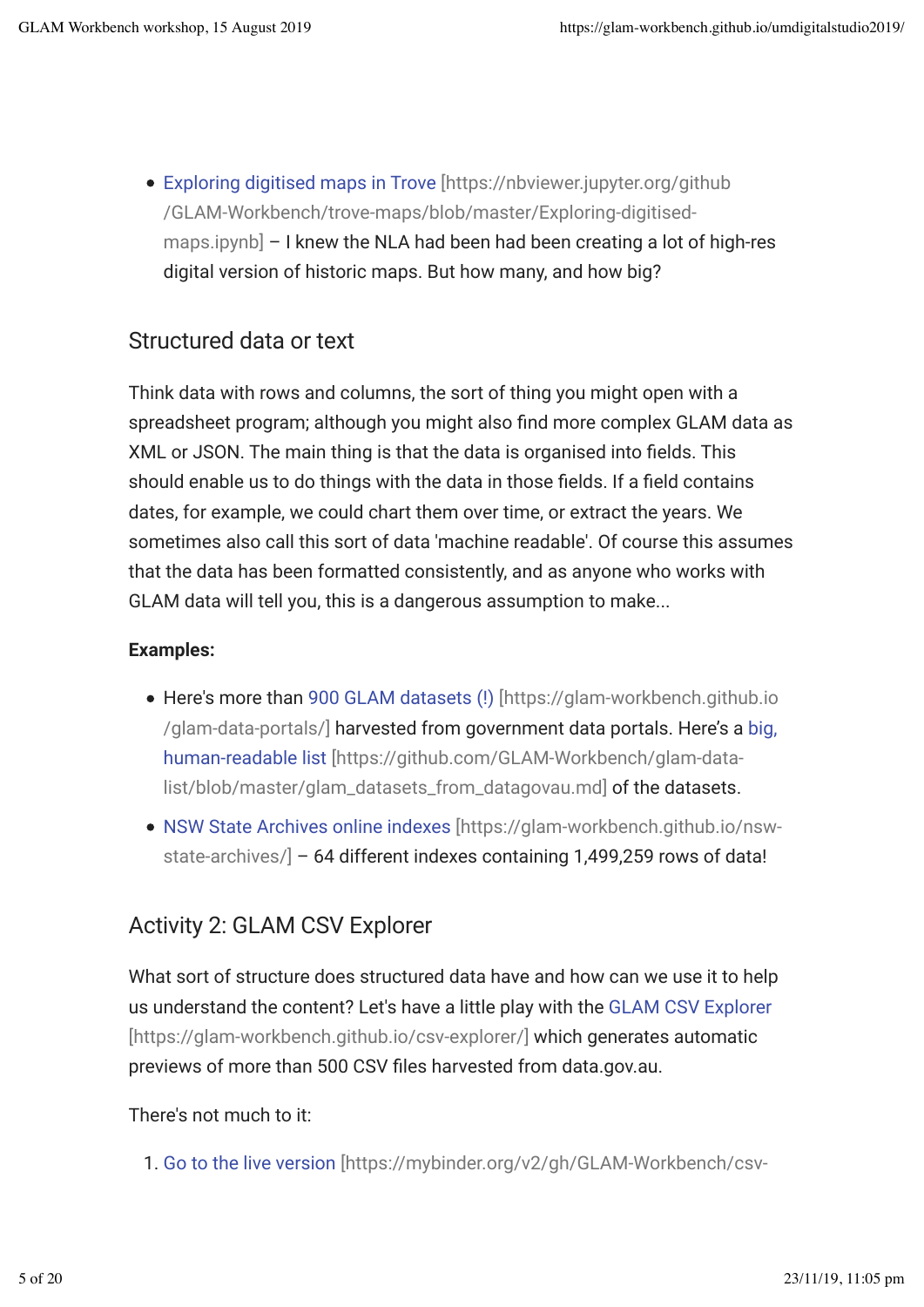explorer/master?urlpath=%2Fapps%2Fcsv-explorer.ipynb].

- 2. Select a file from the dropdown list and click the button.
- 3. Rinse and repeat. Do you get a sense of the *types* of data in the files?

| C Jupyter                                                                                                                                                                                                                                                                                                                                   | Edit App     | Logout |
|---------------------------------------------------------------------------------------------------------------------------------------------------------------------------------------------------------------------------------------------------------------------------------------------------------------------------------------------|--------------|--------|
|                                                                                                                                                                                                                                                                                                                                             |              |        |
|                                                                                                                                                                                                                                                                                                                                             |              |        |
| <b>GLAM CSV Explorer</b>                                                                                                                                                                                                                                                                                                                    |              |        |
| Cultural institutions are making collection data available as machine readable downloads. But how can researchers explore the shape and meaning of this data? How do they<br>know what types of questions they can ask?                                                                                                                     |              |        |
| This notebook provides a quick overview of CSV-formatted data files, particularly those created by GLAM institutions (galleries, libraries, archives, and museums).                                                                                                                                                                         |              |        |
| It looks at each column in the dataset and tries to identify the type of data inside. It then attempts to tell you something useful about it. There's some more details about the<br>process below.                                                                                                                                         |              |        |
| Given all the possible variations in recording and formatting data, there will be errors. But hopefully this will provide you with a useful starting point for further exploration.                                                                                                                                                         |              |        |
| Select CSV<br><b>Upload CSV</b>                                                                                                                                                                                                                                                                                                             |              |        |
| Select a GLAM dataset from data.gov.au:                                                                                                                                                                                                                                                                                                     |              |        |
| Assisted immigration 1848 to 1912 - B (Queensland State Archives)                                                                                                                                                                                                                                                                           | $\checkmark$ |        |
|                                                                                                                                                                                                                                                                                                                                             |              |        |
| Analyse CSV<br>Clear                                                                                                                                                                                                                                                                                                                        |              |        |
| More information                                                                                                                                                                                                                                                                                                                            |              |        |
| The GLAM CSV Explorer is a Jupyter notebook, combining live Python code with text and widgets in a form that's easy to hack and build upon. If you can't see any code at the<br>moment, you're probably in 'app mode'. Just click on the Edit app button at the top of the screen to see what's going on underneath.                        |              |        |
| The app makes heavy use of Pandas, the all-purpose toolkit for working with tabular data. Pandas is quick and powerful, but has so many options it can be difficult to know<br>where to start. You might like to poke around in the code for ideas.                                                                                         |              |        |
| To analyse a CSV, the explorer looks at things like the datatype of a column, and the number of unique values it holds. It also applies a variety of regular expressions to look for<br>dates and numbers. Depending on what it finds, it extracts some summary information, and tries to visualise the results using WordCloud and Altair. |              |        |
| To-do                                                                                                                                                                                                                                                                                                                                       |              |        |
| · Handle geo-spatial data<br>· Display images from urls                                                                                                                                                                                                                                                                                     |              |        |
|                                                                                                                                                                                                                                                                                                                                             |              |        |
|                                                                                                                                                                                                                                                                                                                                             |              |        |
|                                                                                                                                                                                                                                                                                                                                             |              |        |
|                                                                                                                                                                                                                                                                                                                                             |              |        |

## Unstructured text

Of course text has structure. It has sentences and paragraphs and nouns and proper nouns and verbs, and even punctuation. But most of these structures are implicit, they're not neatly labeled for us to extract and manipulate. We can train computers to find those structures, but it's not a simple process.

### **Examples:**

Commonwealth Hansard, 1901–80 [https://glam-workbench.github.io /hansard/] – Ok, so this is a bit of a structured/unstructured hybrid. The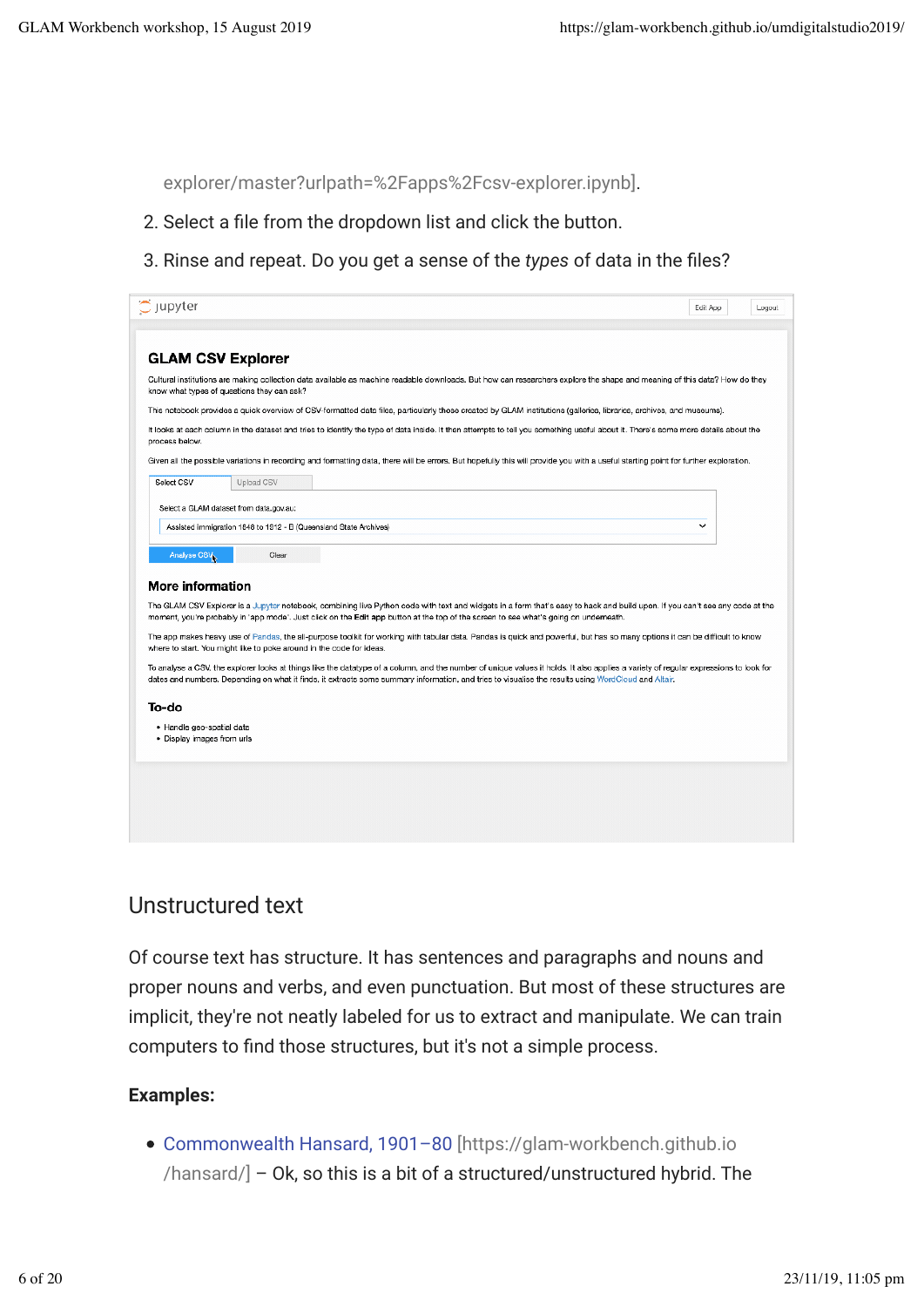spoken text, as recorded by Hansard, is itself unstructured, but it's embedded in nicely-structured XML files that include information about who spoke the text and when. Whatever it is, there's a lot of it!

Trove journals [https://glam-workbench.github.io/trove-journals/] – As well as newspapers, Trove includes a growing range of digitised journals. Like the newspapers, they've been OCRd and you can download the full text. To save you a lot of pointing and clicking I've harvested the text of 30,462 issues from 384 journals. That's 7gb of text. Get your bulk downloads here! [https://glam-workbench.github.io/trove-journals/#ocrd-text-from-trovedigitised-journals]

## Images

Images are data too – they can be processed and manipulated in all sorts of interesting ways to expose features and patterns. Sometimes we might also want to find particular types of images amongst a large collection.

### **Examples:**

- 'How hard would it be to find the infamous full page editorial cartoons in the *Bulletin*?', I foolishly wondered. After several false starts and much trial and error, I ended up with a collection of 3.471 cartoons [https://updates.timsherratt.org/2019/05/09/over-the-last.html] – at least one for every issue from 1886 to 1952. The gory details [https://nbviewer.jupyter.org/github/GLAM-Workbench/trove-journals /blob/master/Finding\_editorial\_cartoons\_in\_the\_Bulletin.ipynb] are in this notebook.
- For more images in bulk, you could try harvesting the covers of a journal in Trove [https://nbviewer.jupyter.org/github/GLAM-Workbench/trove-journals /blob/master/Get-page-images-from-a-Trove-journal.ipynb] (some of them are really beautiful). Or what about downloading all the digitised files [https://nbviewer.jupyter.org/github/GLAM-Workbench/recordsearch /blob/master/Harvesting\_a\_series.ipynb] from a series in the National Archives of Australia (NAA). Someone [name redacted] might have already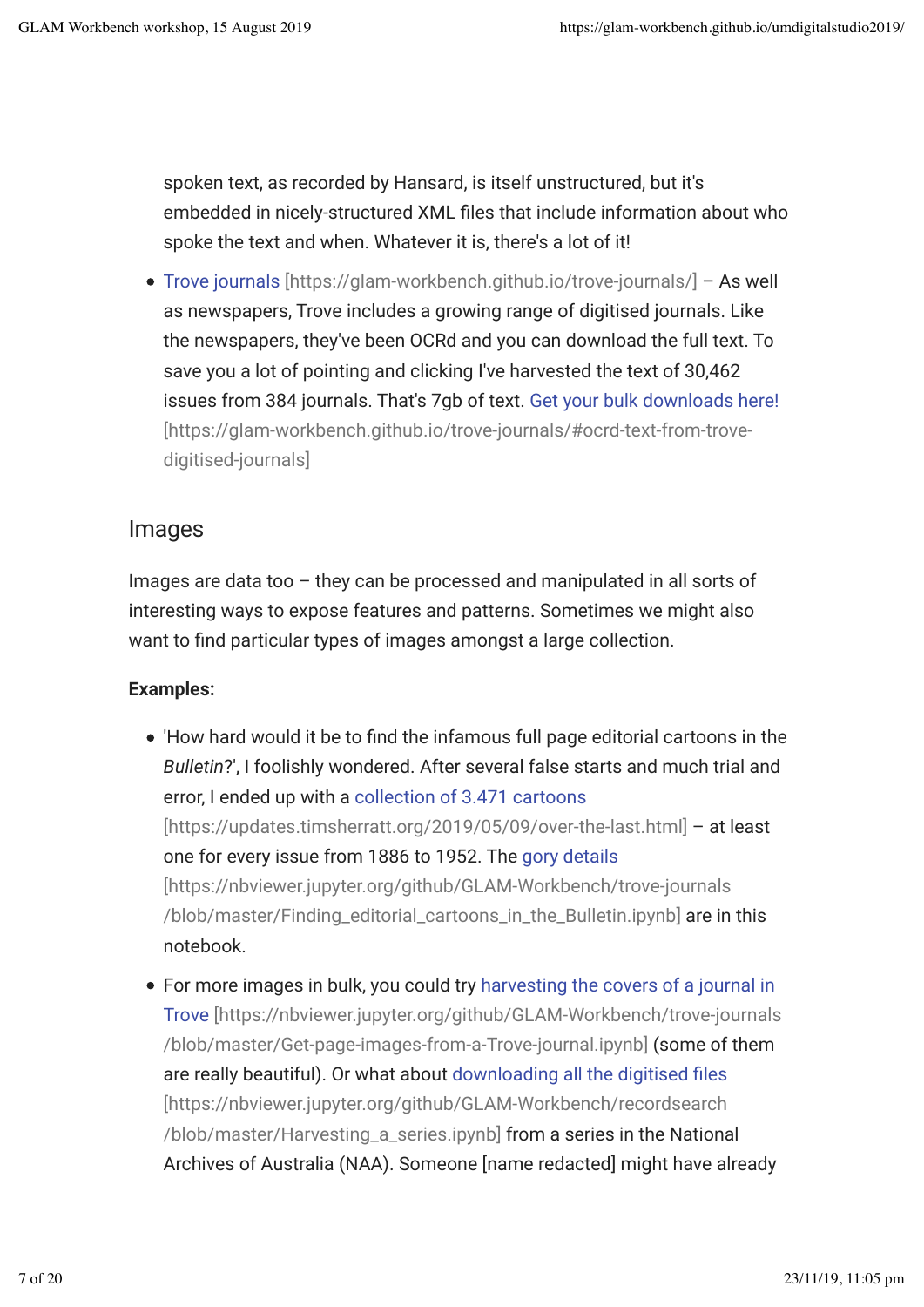harvested all the publicly available ASIO surveillance files.

### Derived data

Sometimes in processing GLAM data we create new GLAM data that highlights particular features, provides new access points, or adds structure and context. Yay, more data!

### **Examples:**

- Finding faces I started playing around with facial detection software about 8 years ago when I created this wall of faces [http://invisibleaustralians.org /faces/] from NAA records used in the administration of the White Australia policy. I still think its an interesting way of changing our perspective on large photographic collections. Here's some more recent experiments [https://glam-workbench.github.io/facial-detection/] with photos from the State Library of NSW's Tribune collection.
- If you've ever wanted a collection of 200,000 redactions extracted from ASIO surveillance files, have I got a dataset for you - images [https://figshare.com /articles

/Redactions\_extracted\_from\_ASIO\_surveillance\_records\_in\_National\_Archiv es\_of\_Australia\_Series\_A6119/4101765], metadata, and even a browsable interface [https://owebrowse.herokuapp.com/redactions/]. But watch out for the #redactionart [https://github.com/wragge/diy-redactionart]!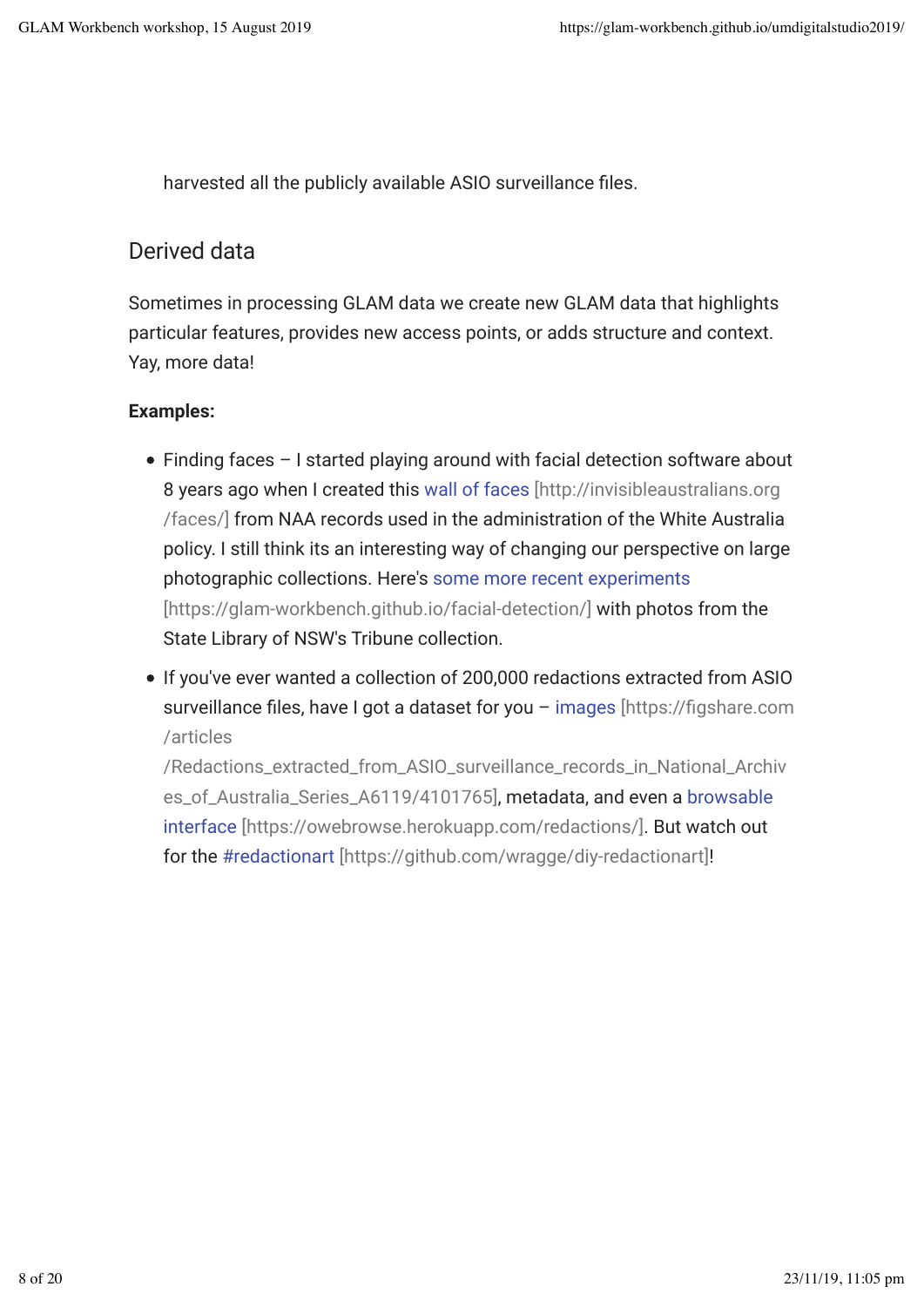

## User generated data

The users of GLAM collections can also create data – through crowdsourced transcription projects, by adding tags and comments to guide others, or by building and sharing their own collections.

We set up the Real Face of White Australia

[http://transcribe.realfaceofwhiteaustralia.net/] project to transcribe structured data from forms used in the administration of the White Australia Policy. The data itself is shared through its own repository [https://github.com/wragge/realface-data], and used to build tweet-sized stories [https://twitter.com/InvisibleAus].

• I love Trove lists because they're an insight into people's passions (do you know the story of lawnmower man [https://www.nla.gov.au/blogs/trove /2017/09/12/meet-jack-the-lawnmower-man]?). But you can also extract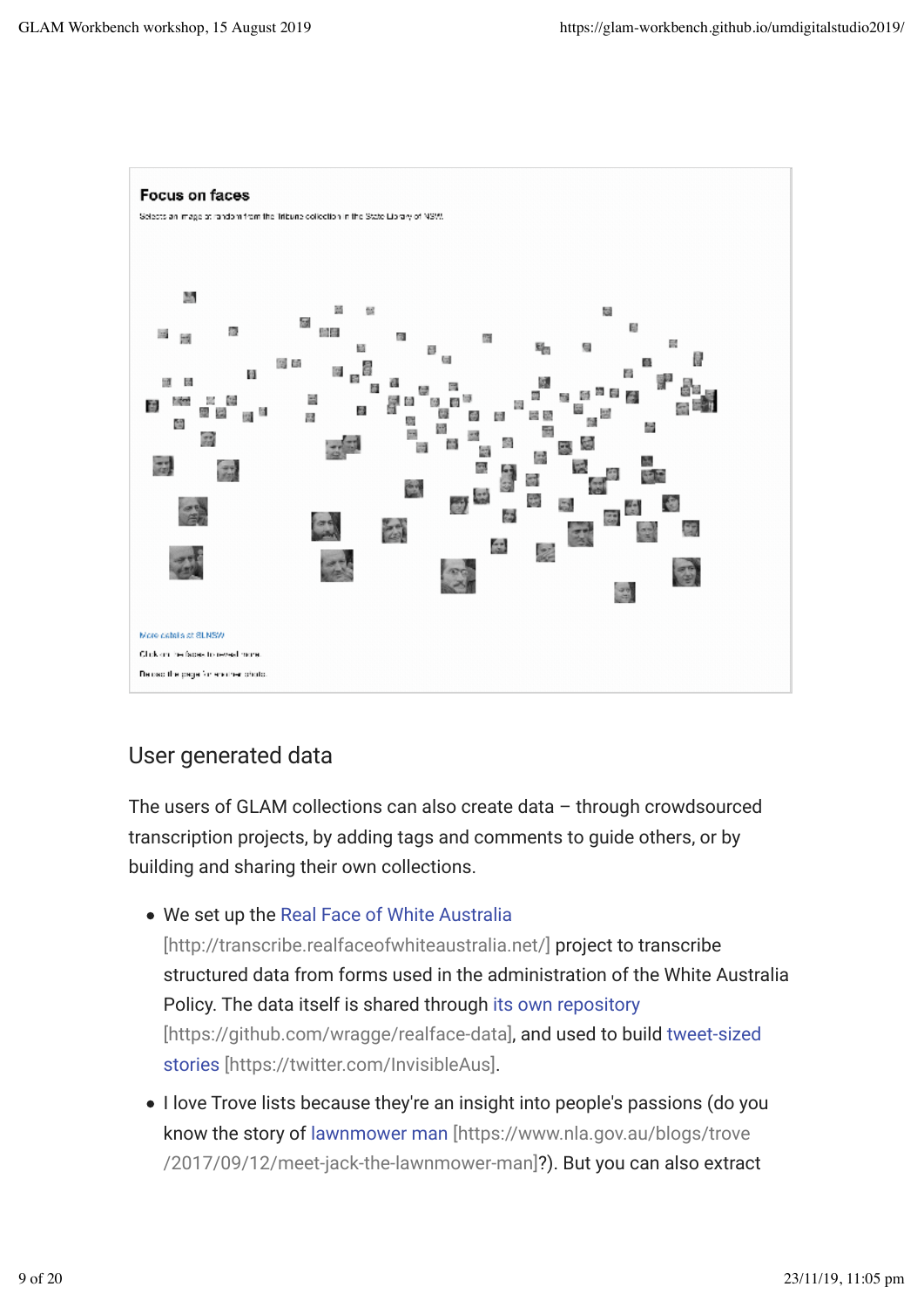data about Trove lists to explore their contents at scale [https://glamworkbench.github.io/trove-lists/].

## Activity data

Changes made to collections can also be recorded and shared.

Here's a notebook that explores patterns in the OCR corrections [https://nbviewer.jupyter.org/github/GLAM-Workbench/trove-newspapers /blob/master/Analysing\_OCR\_corrections.ipynb] volunteers have made to Trove's newspapers. And if you want up-to-date info, here's a live OCR Correction Ticker [https://mybinder.org/v2/gh/GLAM-Workbench/workshops /master?filepath=umdigitalstudio2019%2FCreate-a-Trove-correctionsticker.ipynb].

# Unpacking interfaces, exploring data, & thinking critically

It's rarely the case that we can just download and *use* GLAM data. Even when the data is openly-licensed, well-structured, and easy to access, we still have to spend time getting to know it. What are its limits, and its assumptions? Many of the notebooks in the GLAM Workbench are intended to help with this exploratory phase. Before you can use GLAM data, you have to play with it.

From here on we're going to working with live Jupyter notebooks running on Binder. In actual fact, you already have, because QueryPic and the CSV Explorer were also live notebooks, it's just that they were running with all the code hidden. But now you'll get a chance to see and **change** the code.

#### **Jupyter notebooks quick start**  $\bullet$

Don't panic! Jupyter notebooks are meant to encourage experimentation, so don't feel nervous. Just try running a few cells and see what happens! Here's some hints: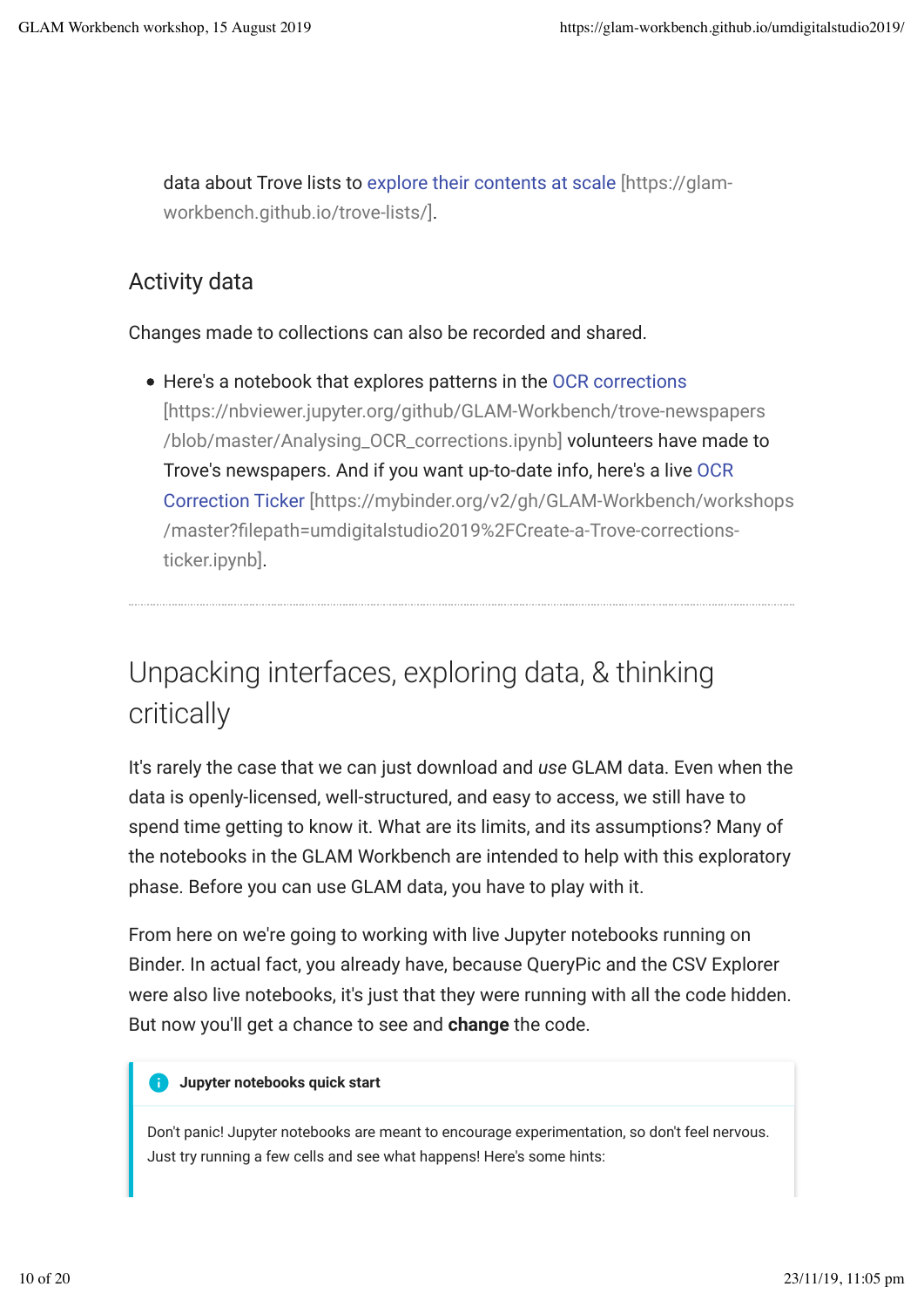- Code cells have boxes around them.
- To run a code cell click on the cell and then hit **Shift+Enter**. The **Shift+Enter** combo will also move you to the next cell, so it's a quick way to work through the notebook.
- While a cell is running a \* appears in the square brackets next to the cell. Once the cell has finished running the asterix will be replaced with a number.
- In most cases you'll want to start from the top of notebook and work your way down running each cell in turn. Later cells might depend on the results of earlier ones.
- To edit a code cell, just click on it and type stuff. Remember to run the cell once you've finished editing.

## Activity 3: Trove newspapers over time

Let's go back again to QueryPic and explore the sorts of assumptions we need to unpack when we're exploring Trove's newspapers over time.

Just click on the links below to launch the notebooks on Binder. Then just follow the instructions, hitting **Shift+Enter** on each cell to run it. You'll need to have your Trove API key [https://help.nla.gov.au/trove/building-with-trove/api] ready to insert where indicated.

- Visualise Trove newspaper searches over time [https://mybinder.org/v2/gh /GLAM-Workbench/workshops/master?llepath=umdigitalstudio2019 /visualise-searches-over-time.ipynb]
- Visualise the total number of newspaper articles in Trove by year and state [https://mybinder.org/v2/gh/GLAM-Workbench/workshops /master?filepath=umdigitalstudio2019/visualise-total-newspaper-articlesby-state-year.ipynb]

Hopefully these notebooks will give you a sense of how the nature of the digitised newspapers themselves can be critically analysed.

## Activity 4: What's in the National Museum of Australia?

As I mentioned, you have to spend time playing around to understand both the limits and the possibilities of a new dataset. Recently the National Museum of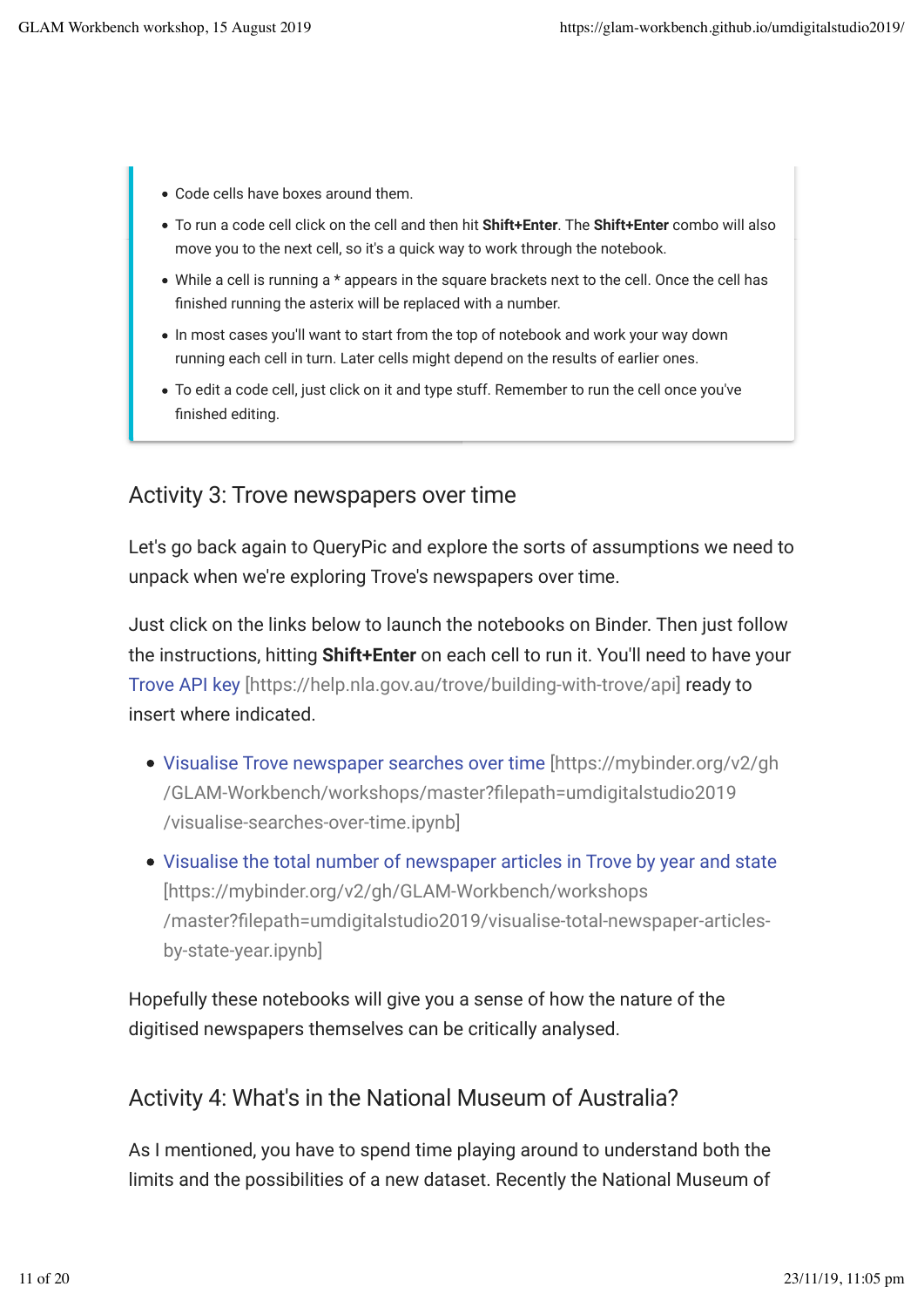Australia opened up access to its collection data through an API. Here's some notebooks that poke about inside...

Note that I've pre-harvested the objects and places data. But before you start working on it, you'll need to follow the link to unzip the data file.

- 1. Start by exploring object records [https://mybinder.org/v2/gh/GLAM-Workbench/workshops/master?filepath=umdigitalstudio2019 /exploring\_object\_records.ipynb]
- 2. Click on the 'unzip a pre-harvested dataset' link and run the cell in the linked notebook to prepare the data.
- 3. Work through the 'Exploring object records' notebook. Think about the sorts of metadata that have been captured.
- 4. When you've run all the cells, click on the link to the 'time' notebook at the top of the page.
- 5. This notebook explores the temporal dimensions of the data. When were objects created or collected? There's a few puzzles along the way!
- 6. When you've run all the cells, click on the link to 'explore places'.
- 7. This notebook unpacks spatial information and creates some maps.

What's missing from the NMA data? What other perspectives might we explore?

## Activity 5: Exploring the text of Trove's journals

What sort of patterns can we observe across the issues of a journal? Let's try working with some unstructured text.

Apologies in advance – this notebook is hot off the presses and is missing a lot of documentation. But just work it using the trusty ol' **Shift+Enter** and you should see some magic happen.

You'll need to select a journal from the dropdown list and then download the OCRd text from the repository on CloudStor. For this exercise, I'd suggest you start by selecting something that doesn't have more than a few hundred issues –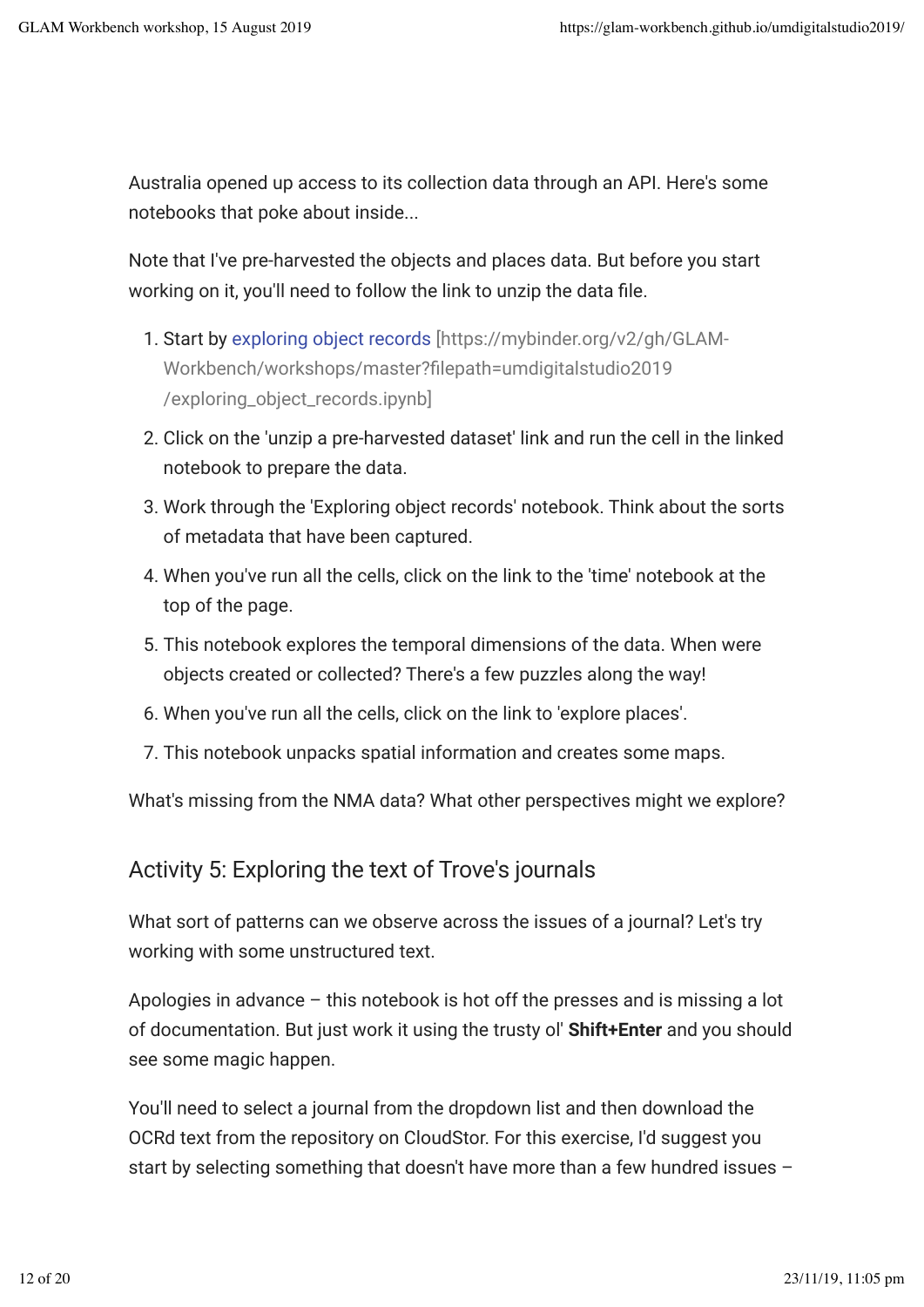## *Art in Australia* for example.

Word frequencies in digitised journals [https://mybinder.org/v2/gh/GLAM-Workbench/workshops/master?filepath=umdigitalstudio2019 /word\_frequences\_in\_digitised\_journals.ipynb]

# Lunch break

# Handy hints & hacks

Sometimes things that should be easy, aren't. This applies to GLAM collections as much as it does to everything else in life. But at least in the case of GLAM collections we can build and share hacks and hints to overcome at least some of the frustrations.

## Activity 6: Get an image of a newspaper article in Trove

You can download just dowload a newspaper article from the Trove web interface can't you? Well, sort of. You can generate an HTML page which embeds images of the article, although they might be sliced up in strange ways that make them almost unreadable. Sigh... It's often easier just to do a screen capture. But here's an alternative.

- 1. Find an article in Trove. For bonus points find an illustrated article spread over more than one page.
- 2. Click here [http://trove-newspaper-apps.herokuapp.com/voila/render/Save-Trove-newspaper-article-as-image-app.ipynb]
- 3. When the page has loaded, paste the article url into the box.
- 4. Hit the **Get Images** button!
- 5. Download your image.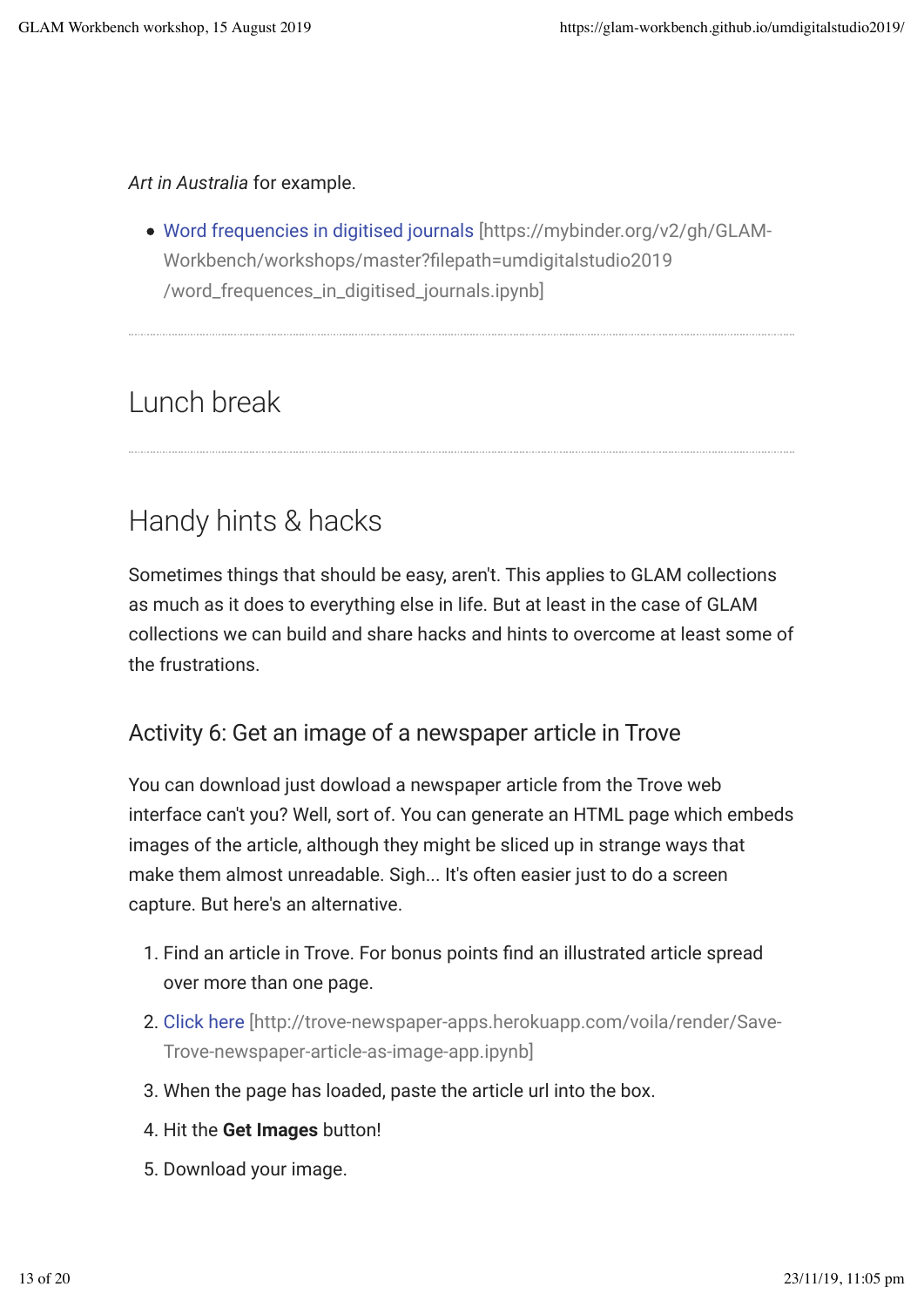You might have guessed that this little app is another Jupyter notebook in disguise. Here's a few other apps/notebooks that you might find handy for getting or moving data.

### **Apps:**

- Create a thumbnail image from a Trove newspaper article [http://trovenewspaper-apps.herokuapp.com/voila/render/Create-thumbnail-from-Trovenewspaper-article-app.ipynb]
- Save a Trove newspaper page as a (high-res) image [http://trove-newspaperapps.herokuapp.com/voila/render/Save-Trove-newspaper-page-as-imageapp.ipynb]
- Download the contents of a digitised file from RecordSearch [https://mybinder.org/v2/gh/GLAM-Workbench/recordsearch /master?urlpath=apps%2Fget\_images\_from\_a\_digitised\_file.ipynb]

### **Notebooks:**

- Upload Trove newspaper articles to Omeka-S [https://glamworkbench.github.io/trove-newspapers/#upload-trove-newspaper-articlesto-omeka-s]
- Convert a Trove list into a CSV file [https://glam-workbench.github.io/trovelists/#convert-a-trove-list-into-a-csv-file]

# First catch your data

One thing we haven't really covered yet is where you find GLAM data and how do you get it in a usable form. As a starting point, I've created a list of GLAM data sources [https://github.com/GLAM-Workbench/glam-data-list].

But as I suggested earlier, access is not a straightforward thing  $-$  just because data is online, doesn't mean it's easy to download or use. Here's some of the real world categories of GLAM data that we often have to deal with: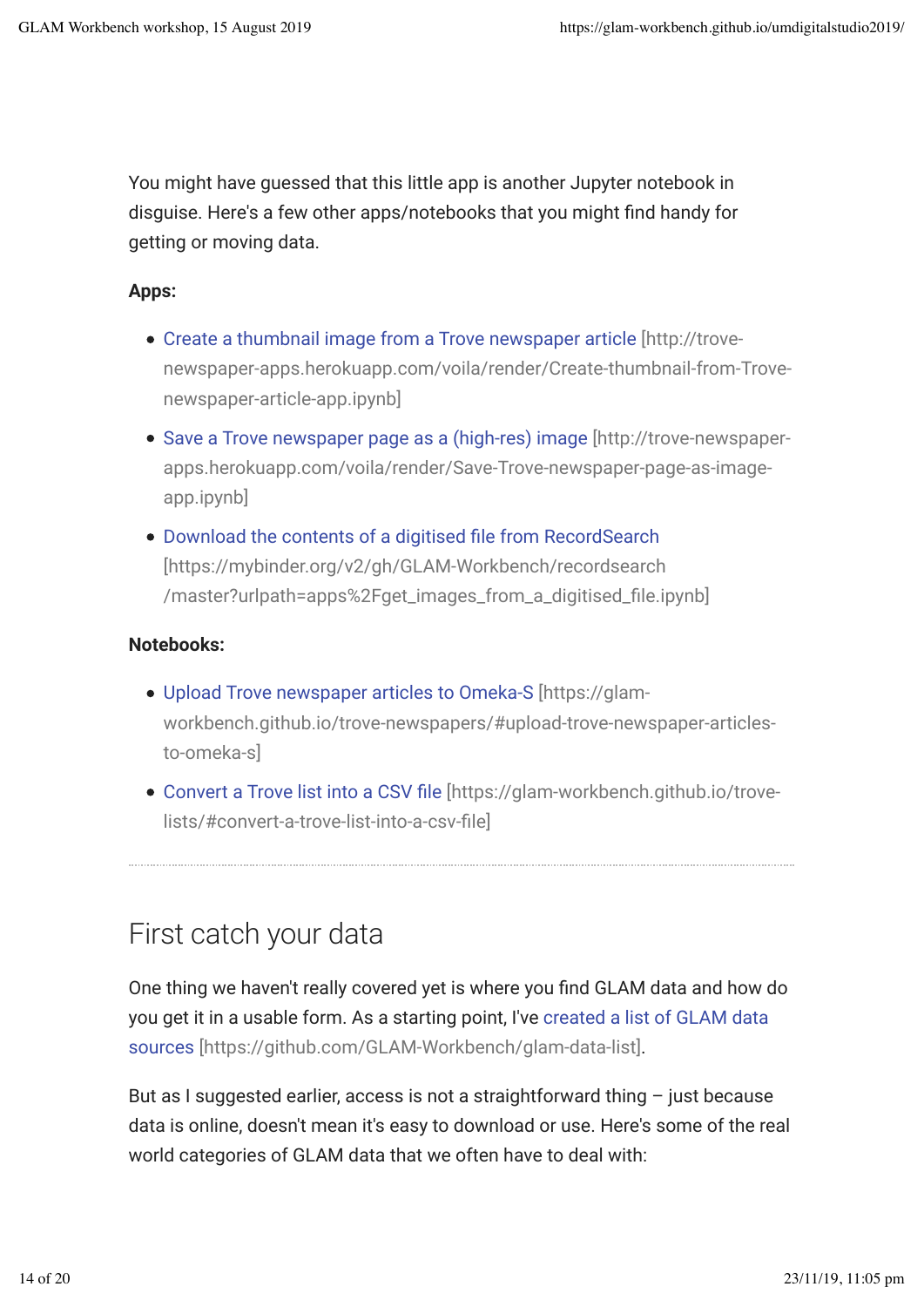- Machine-readable but coding required for download
- Downloadable but not easily findable
- Structured but not downloadable
- Downloadable but in many separate pieces

## Machine-readable but coding required for download

Trove makes a lot (but not all!) of its collection data available via an API (Application Programming Interface). So do other GLAM institutions like the NMA and the Museums Victoria. I love APIs, but to get data out of them you need to be able to code. How do we fill the gap between APIs and the researchers who want to use the data they provide? Here's some notebooks that provide an interface between you and the API, making it easy to explore and download the data you're interested in.

- Trove newspaper harvester [https://glam-workbench.github.io/troveharvester/]
- Harvest records from the NMA API [https://glam-workbench.github.io /nma/#harvest-records-from-the-nma-api]
- DigitalNZ [https://glam-workbench.github.io/digitalnz/] New Zealand's **Trove!**
- Te Papa collection API [https://glam-workbench.github.io/tepapa/]

## Downloadable but not easily findable

I've already mentioned that there's lots of GLAM datasets available through the data.gov.au portal, but who would have known it? In total there's 948 datasets from 22 organisations [https://glam-workbench.github.io/glam-data-portals/]. Some of these are more interesting than others, but there's some really rich historical data amongst them. However, unless you know where to look they can be hard to find. Datasets are often buried deep in organisational websites, and while data.gov.au has a good search interface, how many people would think to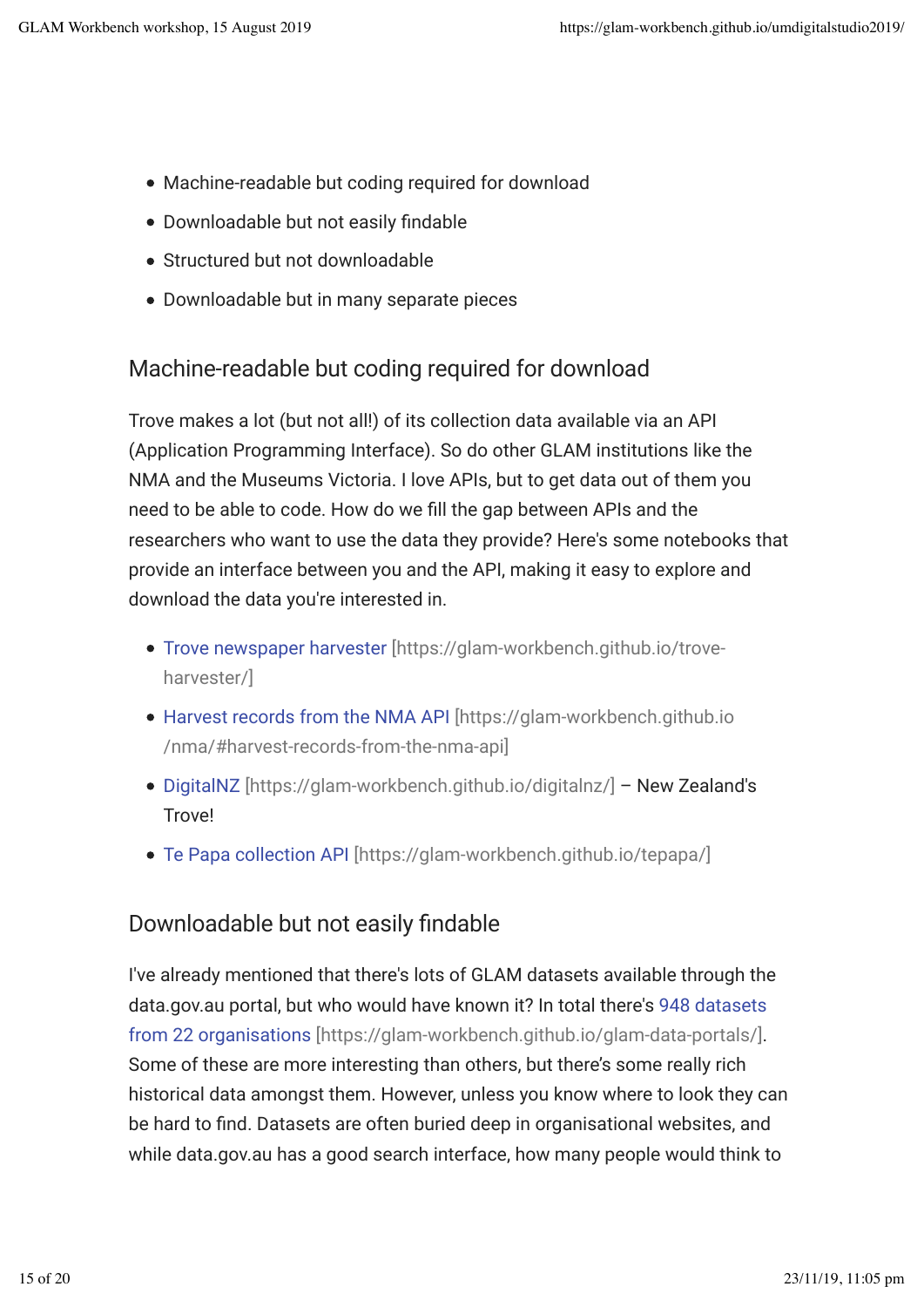look there for data from libraries?

## Structured but not downloadable

Other than Trove, the collection I've spent most time wrestling with is that of the National Archives of Australia. The NAA's online database, RecordSearch [https://glam-workbench.github.io/recordsearch/], doesn't provide an API or download options, so to get data out you have to resort to a process known as screen-scraping — you have to write some code to extract the data you want from web pages. However, the data in RecordSearch is really rich and complex, so it's worth the effort.

Another example in this category are the indexes to records created by the NSW State Archives [https://glam-workbench.github.io/nsw-state-archives/] and their volunteers. These indexes include things like names, places, and dates, and provide useful entry points into the records. But they're also rich datasets. The indexes are openly licensed, they're online, they're searchable, but there's no way of downloading them except by screen scraping. So I've harvested all the indexes and made them available as CSV files [https://glam-workbench.github.io] /nsw-state-archives/#nsw-state-archives-online-indexes].

Screen scrapers are kludgey and prone to breakage, but sometimes it't the only way to get useable data out of GLAM websites. Here's some more examples:

- Harvest a series from RecordSearch [https://glam-workbench.github.io /recordsearch/#harvesting-a-series]
- Harvesting functions from the RecordSearch interface [https://glamworkbench.github.io/recordsearch/#harvesting-functions-from-therecordsearch-interface]
- Harvesting a records search from Archway (Archives of New Zealand) [https://glam-workbench.github.io/archway/#harvesting-a-records-search]
- Harvest the Library and Archives Canada naturalisation database, 1915-1946, by country [https://glam-workbench.github.io/lac/]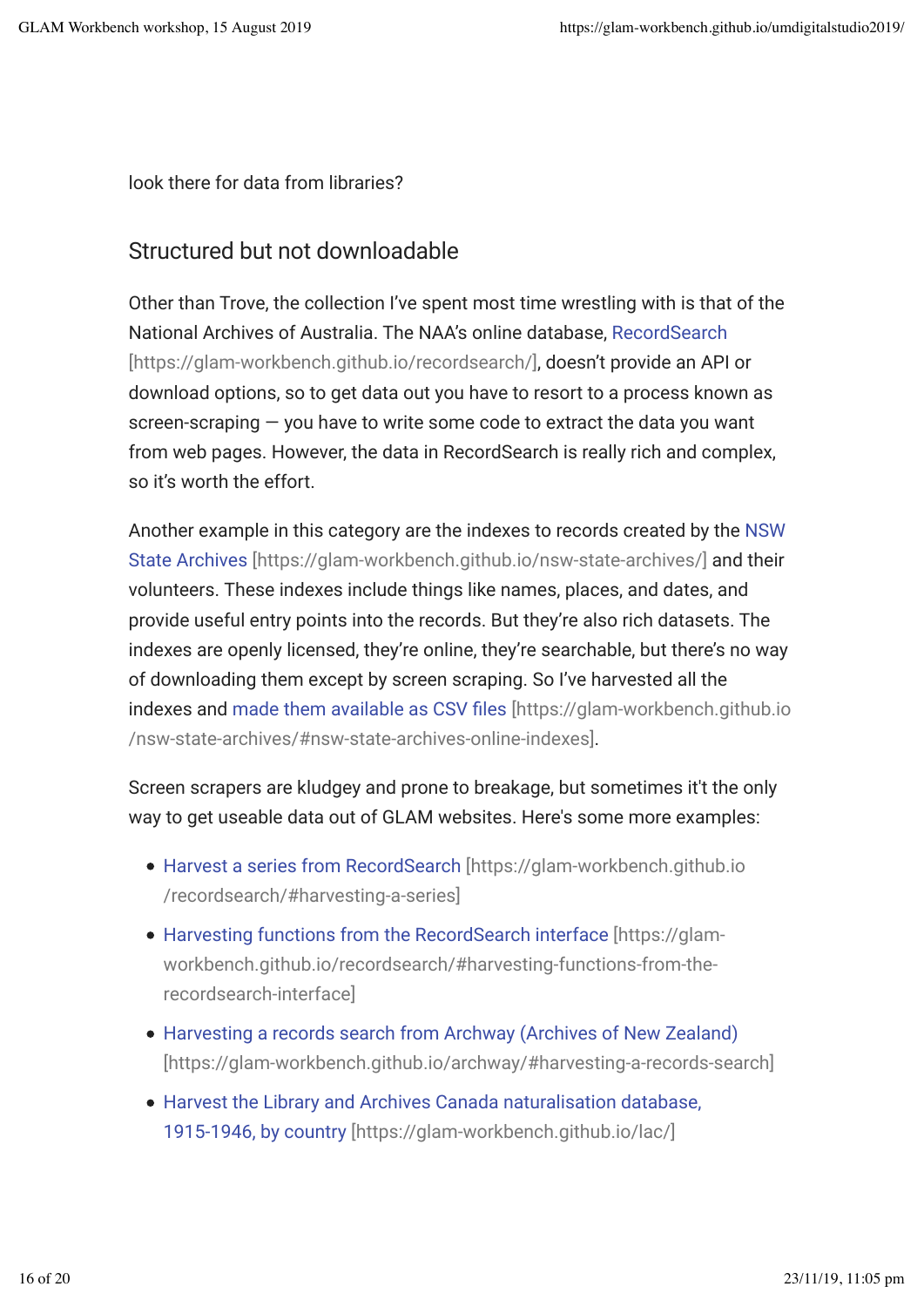## Downloadable but in many separate pieces

As I mentioned early on, when you work with collections as data you can play around with scale, zooming out from a single instance to look for patterns across thousands of files. But this is difficult if you're only option is to manually download one file at a time. To make useful data our of a collection, sometimes you just have to bring the pieces together.

Commonwealth Hansard [https://glam-workbench.github.io/hansard/] is an example of this. Sitting underneath the ParlInfo search interface are a lot of wellstructured XML files, one for each sitting day in the Senate and House of Reps. But you can only download them manually  $-$  one at a time. I've harvested all the XML files from 1901 to 1980 and saved them to a separate repository. All those separate files have become a corpus for large-scale text analysis. The same goes for the transcripts of more than 20,000 speeches, media releases, and interviews by Australian Prime Ministers [https://glam-workbench.github.io/pmtranscripts/] made available online by the Department of Prime Minister and Cabinet. They're online, they have metadata, and they're downloadable as XML files. But by harvesting them and making them easily downloadable in bulk, we change what's possible.



Trove's API is great, but there's some important data you can't get through it – the content of Trove's digitised journals [https://glam-workbench.github.io/trovejournals/], for example, can only be accessed through the web interface. I've created a series of notebooks to help you extract metadata, text, and digitised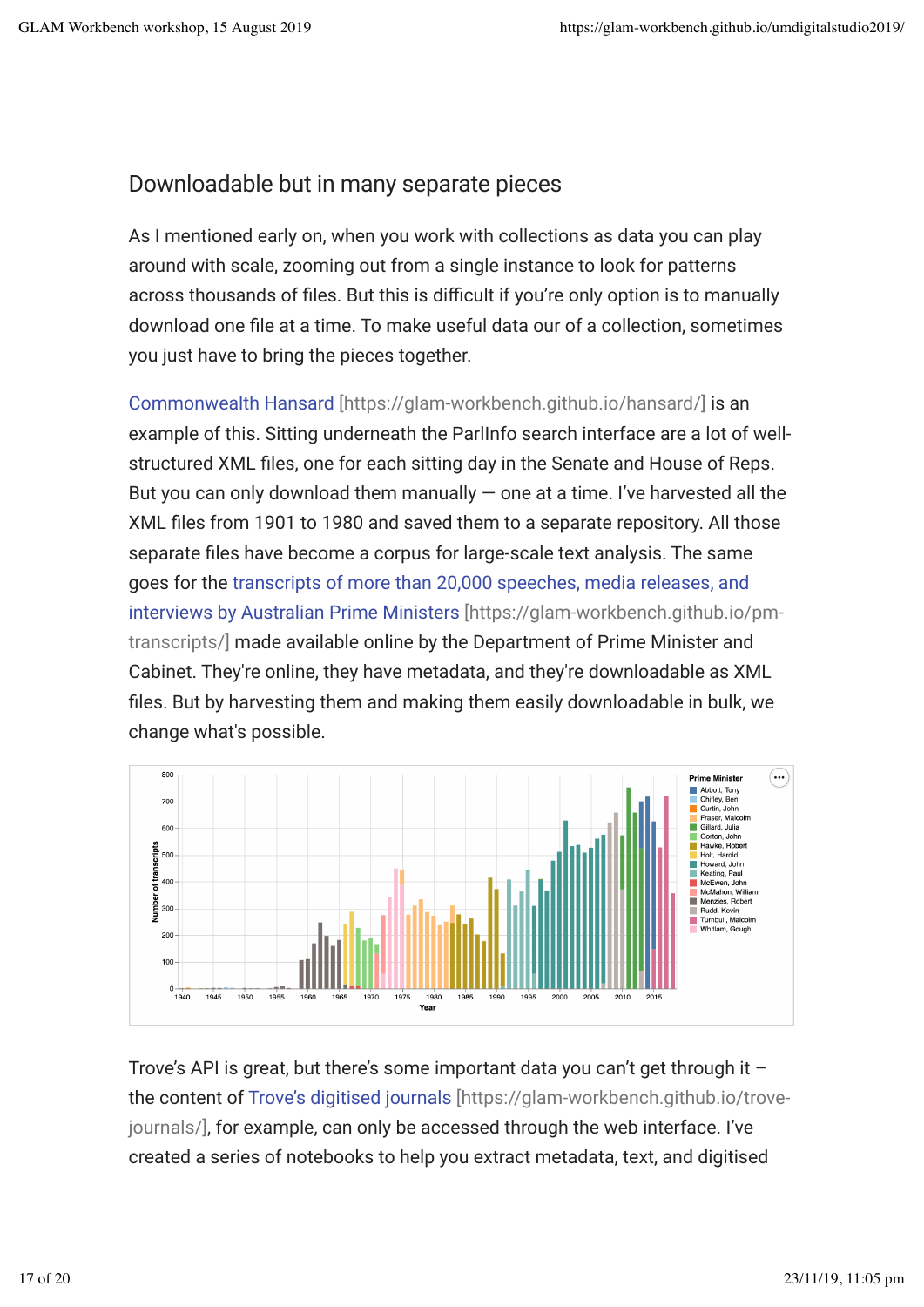page images from the journals. To do this I've supplemented what's available through the API with extra data from screen scraping, and some reverse engineering of the web interface. I've done the same for Trove's digitised books [https://glam-workbench.github.io/trove-books/].

# Finding pathways

How do we start to put all this bits and pieces together in a way that allows researchers to pursue the questions that interest them across collections? Let's experiment with one possible pathway.

## Activity 7: Zoom out, zoom in

- 1. First go back once again to the QueryPic visualisation [https://mybinder.org /v2/gh/GLAM-Workbench/trove-newspapers /master?urlpath=%2Fapps%2FQueryPic\_deconstructed.ipynb] of newspaper searches over time. But this time, I want you to play around with search terms until you find something you think might be worth exploring further. Perhaps there's an unexpected peak, or an interesting shift in usage between particular words.
- 2. Once you have identified your feature of interest, head to the Trove web interface [https://trove.nla.gov.au/newspaper/?q=] and construct a search that focuses on that feature. For example, you might use the facets to filter your search by year, state, newspaper, or article type. For the purposes of this exercise, you want to limit the number of results in your search to a few thousand at most. (This is just so you don't spend the rest of the workshop waiting for your 253,000 newspaper articles to download...)
- 3. Copy the url of your Trove search.
- 4. Now we're going to feed your search url to the Trove Newspaper Harvester [https://mybinder.org/v2/gh/GLAM-Workbench/workshops /master?filepath=umdigitalstudio2019/Using-TroveHarvester-to-getnewspaper-articles-in-bulk.ipynb]. Once again, you'll need your Trove API key [https://help.nla.gov.au/trove/building-with-trove/api].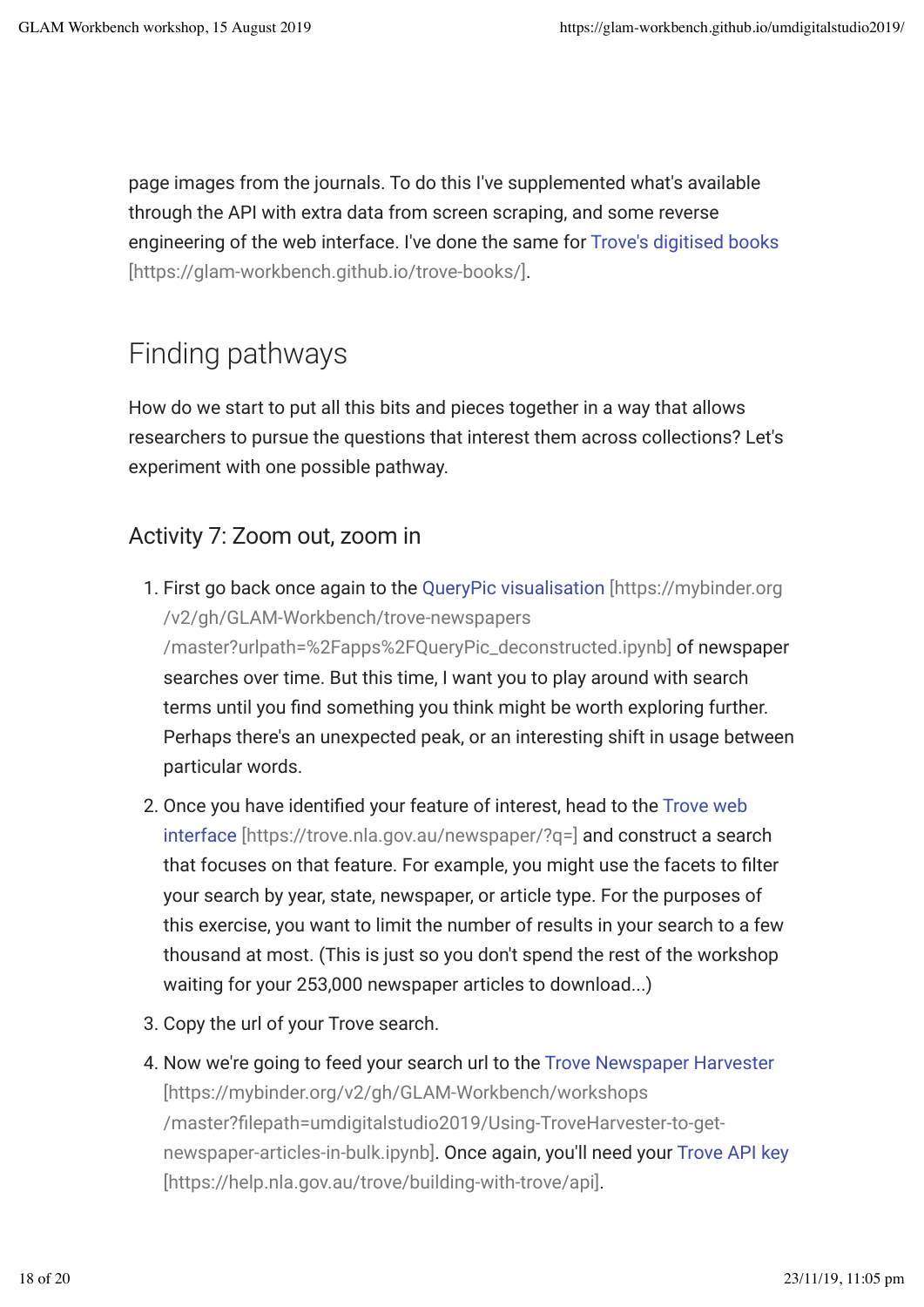- 5. Just paste your API query and your search url into the boxes where indicated.
- 6. Run the cell that says %run -m troveharvester -- start \$query \$api\_key --text to start your harvest.

The Trove Newspaper Harvester is actually a command line tool, but I've embedded in this notebook to make it easier to use. There's also an app-ified version [https://glam-workbench.github.io/trove-harvester/#trove-harvesterweb-app] that makes it even easier!

The Newspaper Harvester downloads both the metadata about the articles in your search, and the OCRd text of each individual article. This means that we can explore the content of the articles in depth. It's worth remembering too that the Trove web interface only lets you see the first 2,000 articles in your search. The Newspaper Harvester can download many thousands of articles. I recently harvested more than half a million articles to explore the changing context of the words 'aliens' and 'immigrants' [http://timsherratt.org/blog/who-belongs/].

The notebook includes information on the structure of the metadata file.

- 7. Once your harvest is finished, click on the link at the bottom of the notebook that says 'Exploring your TroveHarvester data' to load a new notebook.
- 8. This notebook tries analysing the metadata file you just harvested in a number of different ways. It breaks the results down by newspaper, by time, and by place of publication. It also looks at the frequencies of words in the article titles. It's in need of an overhaul, but it's a useful starting point.
- 9. Once you've got some sense of the harvested metadata, it's time to look at the text contents of the articles themselves. Click on the link at the bottom of the notebook to explore word frequencies in the text content of the articles.
- 10. This notebook calculates word frequencies for each article and then aggregates these counts by year.
- 11. You can also explore how the frequency of particular words change over time. Under 'Visualise word frequencies over time' there's a cell where you